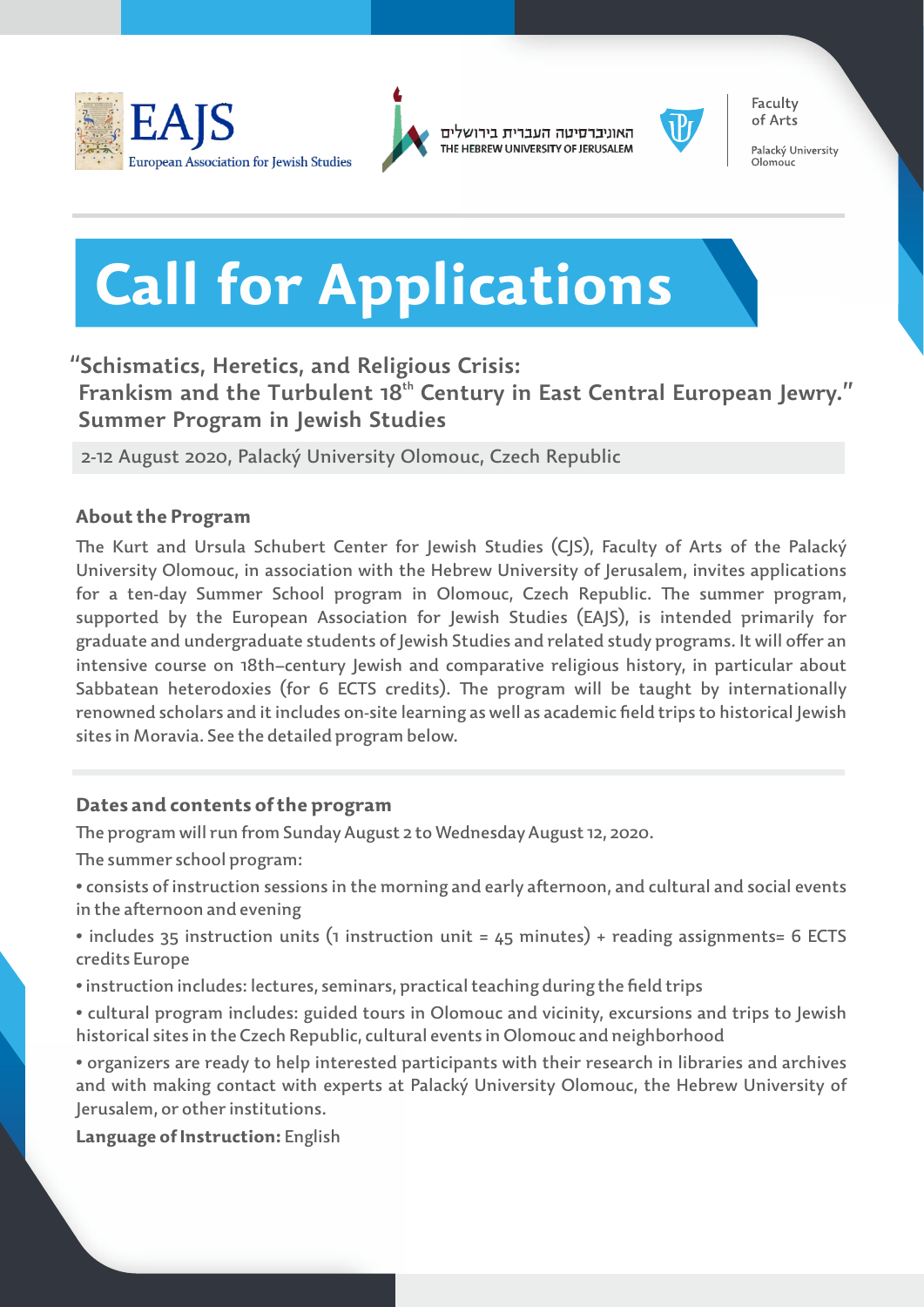## **Costs covered by the host institution**

• accommodation (in university dormitories)

• lunches (10 days; vegetarian option available, but the program cannot accommodate further dietary requests)

- travel within the borders of Czech Republic
- study materials

#### **Costs covered by the participants**

• travel from abroad to the Czech Republic (there are direct bus and train connections to Olomouc from Prague, Vienna, Krakow and other big cities in Europe)

- travel insurance
- food (besides lunch)

## **Other conditions**

Participants will be asked to submit an essay on their experience upon conclusion of the program; this essay will be published online subsequently.

#### **How to apply**

Applicants should send a short statement of interest (up to 500 words) including why they would like to take part in this program and a onepage CV to the Kurt and Ursula Schubert Center for Jewish Studies, at *ivana.cahova@upol.cz* by **Sunday April 12, 2020**.

The committee at the Kurt and Ursula Schubert Center for Jewish Studies will select the successful applicants. Successful applicants will be informed by email by **Sunday April 26, 2020**.

**Queries should be addressed to:**  *ivana.cahova@upol.cz*



#### **About Palacký University and Olomouc**

Palacký University Olomouc is the second oldest university in the Czech Republic and one of the oldest in Central Europe. Drawing on a more than 400-year tradition of higher education it is nowadays a renowned center for teaching and research. Olomouc is the capital of the region of Central Moravia and is one of the oldest cities in the Czech Republic. The city dates back to the ninth century, when it was a power center of the Great Moravian Kingdom, the oldest Slavonic state. The Holy Trinity Column on the town square is a UNESCO World Heritage Site. Today Olomouc has above 100,000 inhabitants and is the second largest urban historic preservation area after Prague. Its long history makes it one of the most beautiful cities in the Czech Republic. The leading traveler guide Lonely Planet has ranked Olomouc for two years in a row among the top ten European destinations, claiming that: "Olomouc is one of the Czech Republic's most under-rated destinations, with a great nightlife scene and a mini-Prague feel." Dozens of parks, cafes, mysterious nooks, theatres, diverse music clubs and varied sports centers will all be at your fingertips. There are cities you visit and the memories go away within a few weeks. There are several destinations where you'd like to go back again. And then there are places that you fall for immediately that will not let you go. Olomouc is one of these places, a city that captivates with its unique atmosphere.